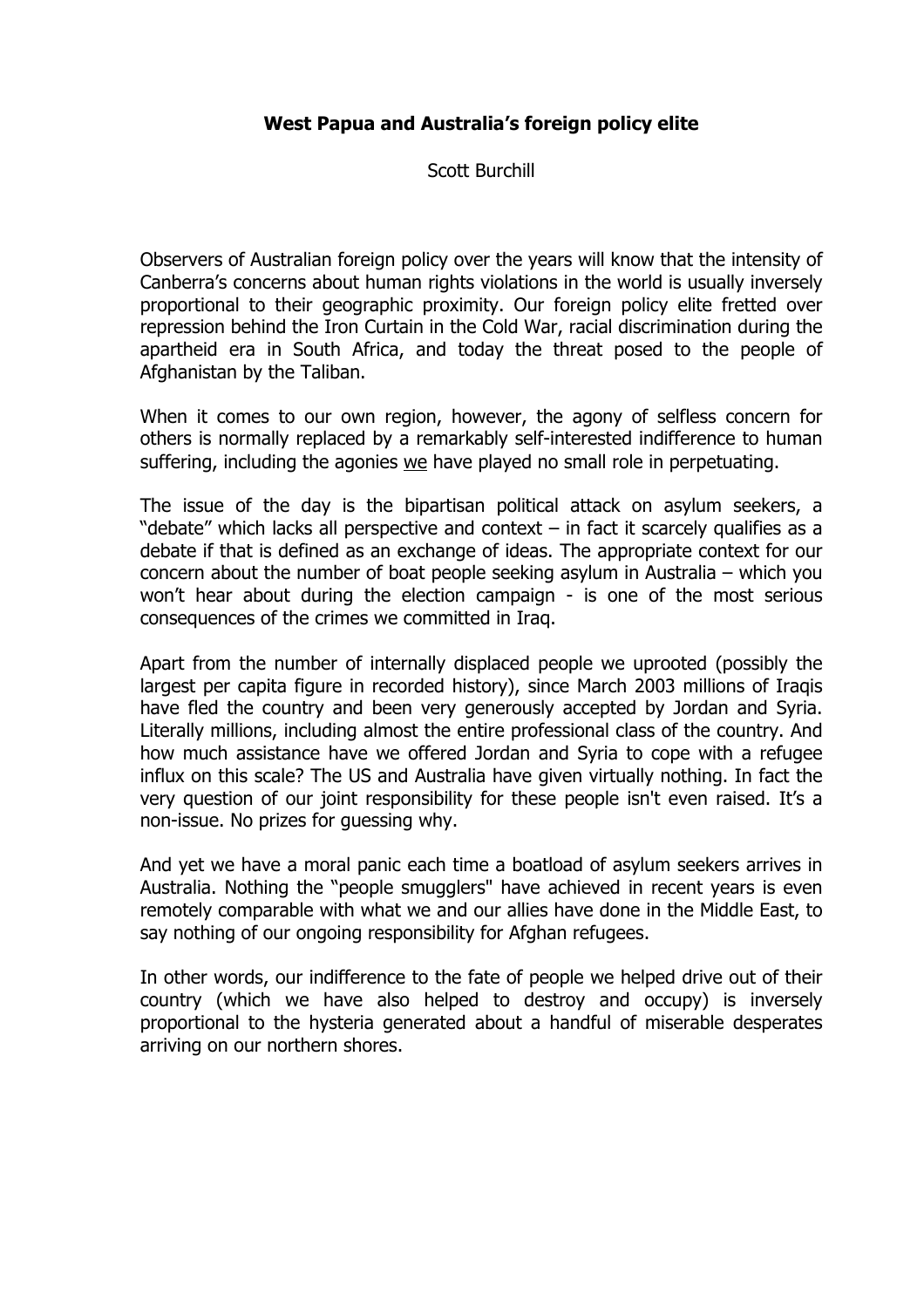What must the Jordanians and Syrians, who reap some of the most demanding consequences of our invasion and occupation of Iraq - on a scale unimaginable here - make of an election campaign where the major political parties have tried to turn a handful of asylum seekers into a major issue for voters? Perhaps Mr Abbott's political hero, who together with President Bush and Prime Minister Blair was responsible for the exodus to Jordan and Syria, has an answer?

----

Let's briefly remind ourselves about Australia's role in East Timor's immiseration under 24 years of brutal occupation. I don't want to rake over an ugly and distressing history which is now well known, but confine my comments to some of the language used by officials to delay, and in their eyes hopefully prevent East Timor's march to freedom. I want to do this because it is the same attitude and phrasing which is being deployed against people arguing for West Papua's freedom today.

After their spectacular moral and political failures in the last quarter of last century, Australian Government ministers and diplomats, including the infamous Jakarta lobby, seem determined to stand on the wrong side of the region's history again.

Let us recall their modus operandi. Australians who campaigned for independence and against human rights abuses in East Timor were defamed as "racist" and "anti-Indonesian" for supporting "a lost cause which raises false hopes, prolongs conflict and costs lives" (Richard Woolcott). Civilian massacres which reached genocidal proportions were only "aberrant acts," Indonesia's takeover of East Timor was "irreversible" and it was "quixotic to think otherwise" (Gareth Evans). The policy was clear: "we're not going to hock the entire Indonesian relationship on Timor" (Paul Keating).

Let us now fast forward to a US-Indonesia Society lunch in Washington, held in March 2006 – three months after the 43 West Papuans arrived in northern Australia by boat. The lunch was addressed by former ASIO head and, at the time, Australian Ambassador to the United States Dennis Richardson. Richardson, one of Canberra's great bureaucratic survivors, is now the Secretary of the Department of Foreign Affairs and Trade.

Richardson began his speech by outing himself as an unapologetic member of the Jakarta Lobby, an honest and truthful admission, particularly given that most other members of the Lobby deny its very existence.

In a disingenuous characterisation, however, Richardson claimed that critics of the Lobby had attacked "government officials, academics and some in business … [who allegedly] conspire together to pervert Australia's true national interests for those of Indonesia." Because those who have served in both Jakarta and Canberra on Indonesian issues are "considered part of this conspiracy," Richardson is happy to be counted amongst them.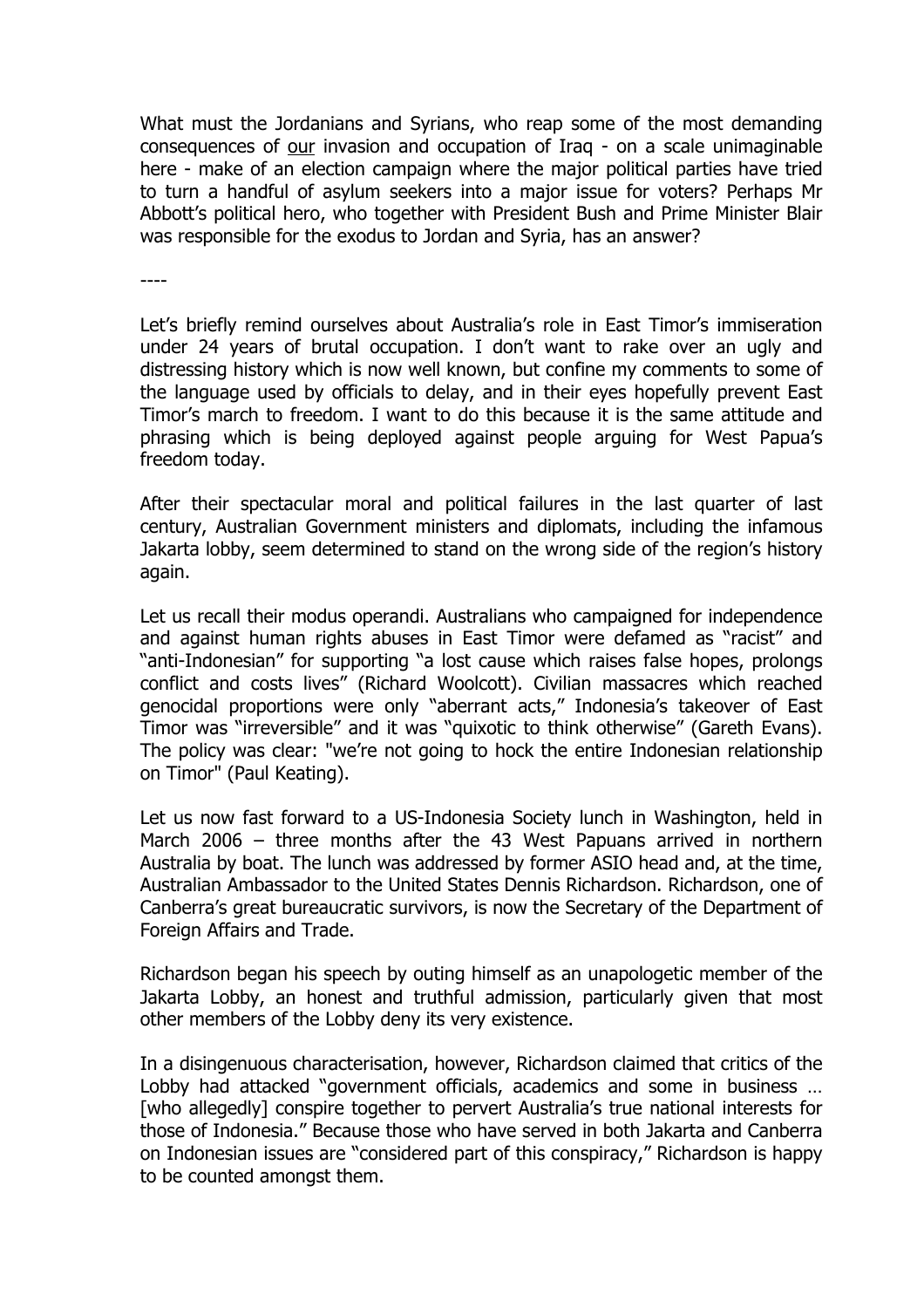Of course the actual charge against the Jakarta Lobby is that it protected and defended a corrupt and brutal Javanese elite which had little concern for the interests of ordinary Indonesians. The Lobby argued for good relations with the regime in Jakarta – especially its vicious and unaccountable military - regardless of the appalling crimes it was committing in Aceh, East Timor or West Papua. For Richardson, however, this is not terrorism but something else, presumably nation building.

After claiming in his speech that Indonesia "is working hard to address issues in Papua," without supporting such an assertion with evidence, Richardson made some even more extraordinary remarks in response to questions from the floor.

First he argued that "Papua is part of the sovereign territory of Indonesia and always has been," a claim that would have made his audience  $-$  including Indonesia's Ambassador to Washington – blush with embarrassment, to say nothing of any Dutch observers or Australian WW2 servicemen who might recall a different history. Richardson is apparently unaware that throughout the 1950s Robert Menzies, Percy Spender and Richard Casey opposed Indonesia's territorial claim to West Papua and supported the right of its Melanesian inhabitants to determine their own political future. Until 1961, Canberra preferred that "the Dutch remain in West New Guinea until self-determination can be exercised and hopes that the Papuans would elect some status other than association with Indonesia."

Next, Ambassador Richardson – as he was then - attacked those supporting freedom in West Papua in strikingly similar tones to those used to demonise Australians who assisted the East Timorese in their struggle. He said it was "possible to ask the question whether those whose raison d'etre was (the independence of) East Timor has now become Papua and perhaps those critics cling to an Indonesia that no longer exists. … For them to accept the Indonesia of today and to actually reinforce the positive developments in Indonesia is to deny them their raison d'etre."

Richardson adopted an interesting line of attack. Criticise people because their concern for human rights violations extends beyond the boundaries of one territory (East Timor) and into another where others are subject to the same attacks (Aceh, West Papua, etc) – who could be ashamed of such a *raison d'etre*? – and then argue that because Indonesia is now a procedural democracy, no further claims of widespread abuses are valid.

These remarks display an ignorance of how far Indonesia must still travel before it could claim to have developed a democratic political culture. Free elections do not guarantee humane treatment of the population by security forces. Total civilian control of the military and police is but one of several pre-requisites yet to be properly addressed. And as Richardson well knows, it was the same activists campaigning for freedom in East Timor who led the call for a democratic transition in Indonesia while he and his diplomatic class held hands with the dictator Suharto, thwarting the very changes he now wants to champion.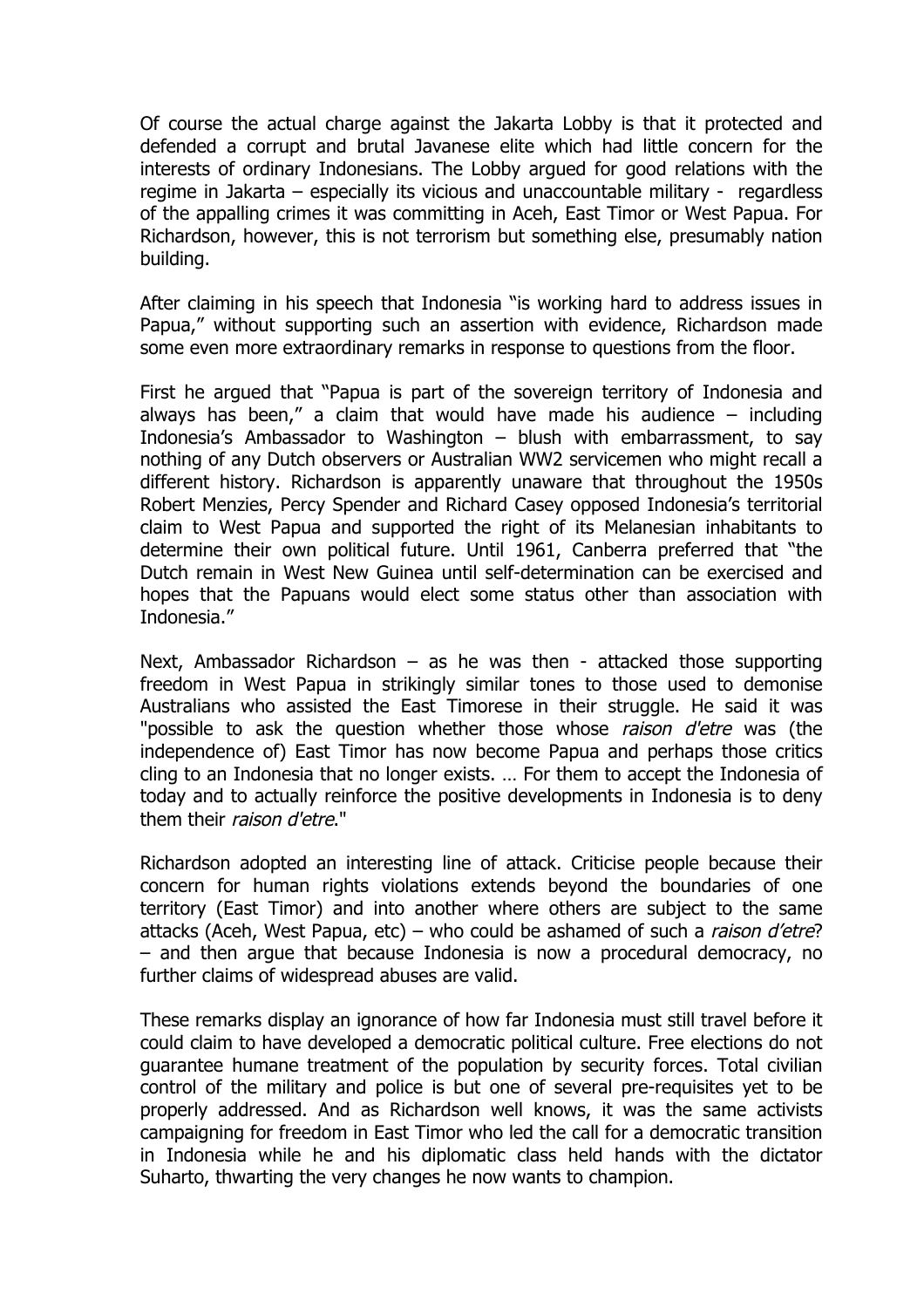More concerning is Richardson's failure to either notice or care about the deterioration in conditions for the indigenous inhabitants of West Papua since Indonesia's political reforms. Where are the "positive developments" for them? Why hasn't the arrival of democracy in Indonesia ended what the Immigration Department in Australia found to be political persecution? What sort of democracy prevents external scrutiny of its actions by barring the entry of journalists, academics and politicians into its Eastern province? What is Jakarta hiding?

In words borrowed from a former Australian Prime Minister who found East Timor to be an irritant in his own personal odyssey with General Suharto, Richardson is unconcerned by the atrocities committed against the Republic's Melanesian people: "… I certainly don't believe that policy approaches to Indonesia should be held hostage by the issue of Papua." Apparently there is no middle ground. Policy is either a "hostage" to Jakarta's behaviour in West Papua, or it should completely ignore whatever crimes are committed there.

Richardson's attempt to stigmatise critics of Indonesia's behaviour in West Papua was reinforced by the Immigration Minister at the time, Senator Amanda Vanstone, who later left the Howard Ministry to join Richardson on the greener pastures of diplomatic service. Vanstone claimed that "separatism is a toxic cause" and evidence of "racist sentiment"  $-$  despite the embarrassing and politically awkward fact that her own department found the 43 West Papuan "separatists" who arrived on Cape York in January 2006 were in fact fleeing persecution.

Richardson is just one of a long list of Australian officials who are more committed to West Papua's retention within the Republic of Indonesia than those unfortunate enough to live in the territory seem to be. His recent elevation to DFAT Secretary continues Australia's diplomatic tradition of appointing members of the Jakarta Lobby to the most senior positions in the foreign policy and intelligence bureaucracies.

#### Human wrongs in West Papua

Beyond the recidivism of the Jakarta lobby, the picture of human rights abuses in West Papua is all too depressingly familiar - especially to those who know what went on in East Timor between 1975 & 1999. The crimes against West Papuans have been:

- systematic & state sponsored (more accurately state terrorism, but of the kind that doesn't excite or even interest Western political elites, including the use of militias to target independence activists);

- *grave* (bordering on genocide - perhaps 400,000 unnatural deaths over four decades, according to a Yale University Law School study; and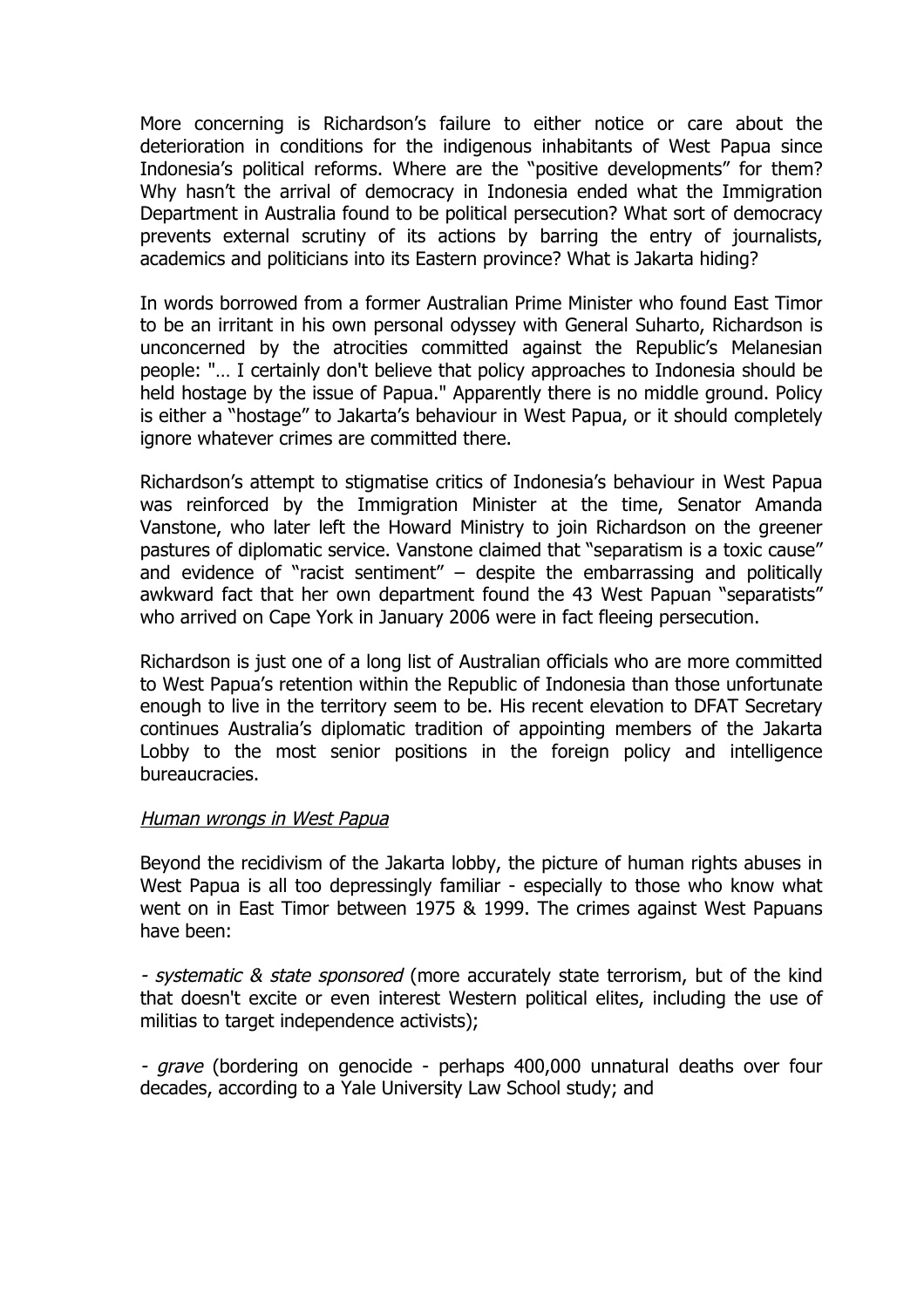- committed with impunity (there is no appetite in the Indonesian legal system for prosecuting those responsible for crimes over a long period – there is no accountability).

The crimes have been characterised by

- the political persecution of independence activists (the Free Papua Movement [OPM - Organisasi Papua Merdeka] and others have been targeted. Estimates suggest that up to 20% of Kopassus's 5,000 personnel are stationed in West Papua – why?;

- cultural attacks against Melanesians (including attempts to alter the demographic balance in the territory through transmigration);

- the expropriation of wealth from natural resource exploitation (the enormous mineral wealth of the province – from the Freeport mine in particular - should have made the West Papuans the wealthiest people on the planet, not some of the poorest); and

environmental destruction (pollution of river systems by tailings dams, illegal logging, etc).

Importantly these crimes have been extensively documented in studies by Yale University's Law School and the Centre for Peace and Conflict Studies at the University of Sydney, TAPOL, Human Rights Watch and Amnesty International, amongst others. No-one, especially neighbouring governments and their diplomats, can plead ignorance about the plight of the indigenous people in the territory. In fact the evidence of human rights violations in West Papua has probably been more comprehensively documented than they were in East Timor during its period of Indonesian occupation. Then again, the crimes have been going on much longer.

This is despite the enormous risks that are taken by those who gather the data, and the indifference and hostility to their claims by governments, and the mainstream media, in countries such as Australia.

Remarkably, the 2006 determination by Australia's Department of Immigration and Multicultural Affairs, that the 43 West Papuans were refugees under the UNHCR definition – that they faced a "well founded fear of persecution" if they were forcibly returned home – elicited no changes in Australian foreign policy towards Indonesia, other than an agreement between the governments to make subsequent flights to freedom more difficult and risky.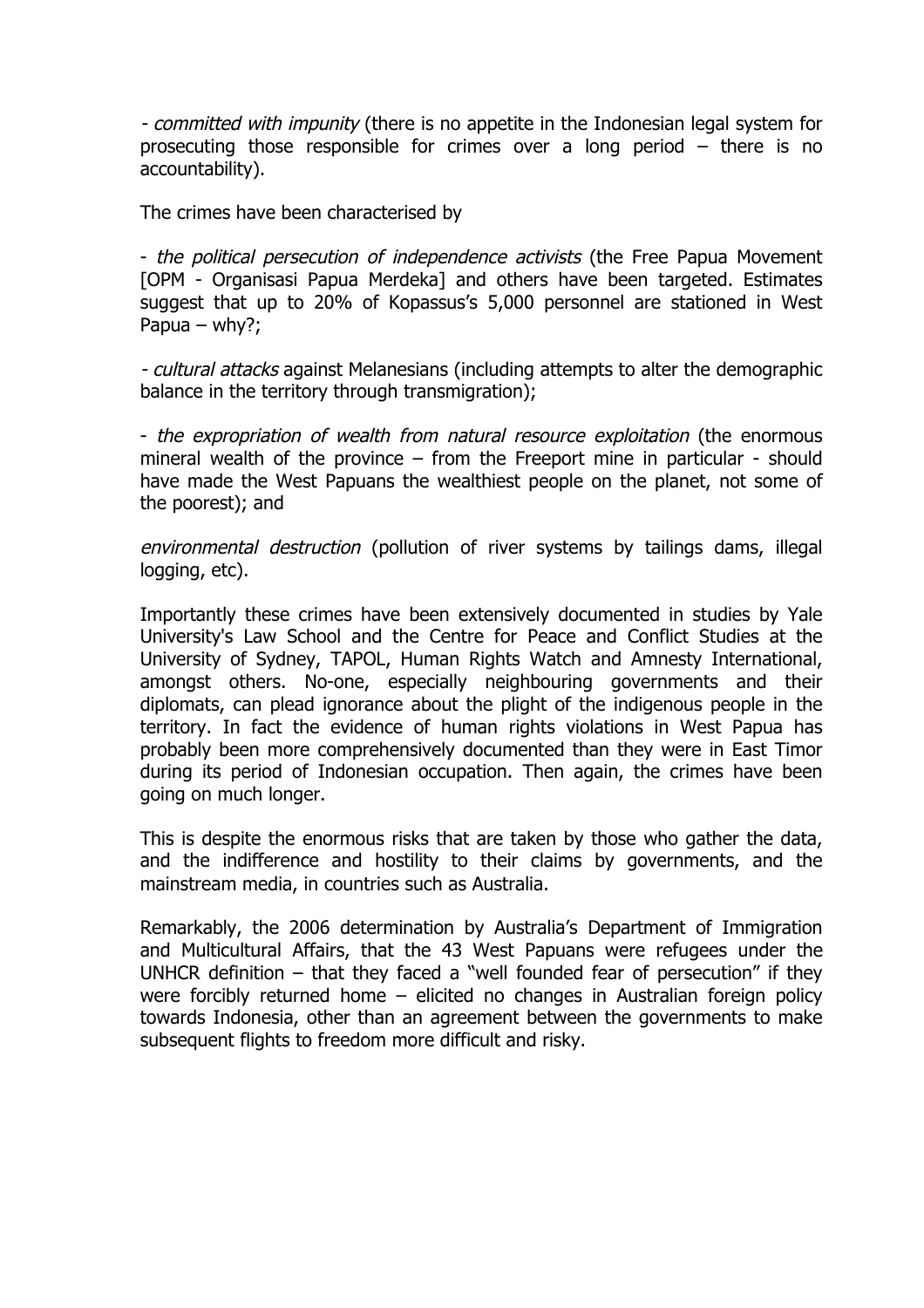Preventing further embarrassment to both governments was clearly the first priority. Canberra could have asked Jakarta to stop the persecution of people in the province, and  $-$  if heeded  $-$  many of the political problems in the province would have eased. Instead, the old East Timor policy of appeasing Jakarta, blaming the victims and messengers, as well as avoiding the root causes of the problem, were again reflexively adopted. The challenge for both governments ever since has not been to terminate or even attenuate the abuses, but instead to prevent further exposure of the crimes committed in West Papua, with only mixed success.

#### Mistaken assumptions

Successive Australian Governments since the mid 1960s have adopted the view that political stability across the Indonesian archipelago - which they believe is bedeviled by inherent centrifugal forces - can only be secured through military repression. This largely explains Canberra's indifference to Indonesian military atrocities throughout the Republic. In fact precisely the opposite is true. State terrorism is a primary cause of political fragmentation and secession in Indonesia. A few points about this deserve elaboration:

- fears about the Balkanisation of Indonesia are largely irrational and unfounded (and don't exist to any serious degree beyond Aceh & West Papua). Promoting stability in a territory is meaningless unless you understand what is being stabilised there (in West Papua this means stabilising political repression and human rights violations);

- Canberra looks foolish and wins few admirers beyond the Javanese political elite when it appears more committed to West Papua's retention within the Republic of Indonesia than the people of the province are themselves;

- the political boundaries of states are not immutable, and in fact they change all the time (think of the USSR, Germany, Yugoslavia, East Timor, Czechoslovakia - Palestine, Korea, Cyprus, Kosovo), and are not as sacred or sacrosanct as often claimed by those who profit from the status quo;

- self-determination is not a once and forever event - people have the right to reconsider their political arrangements, especially when the bonds of nationalism are broken by state violence and exploitation;

The International Court of Justice (ICJ) opinion granting Kosovo the right to declare its independence may have implications for Papuans pursuit of selfdetermination.

The ICJ ruled that Kosovo's 2008 declaration of independence from Serbia did not violate international law. The ICJ decision has drawn broad international comment, much of it arising from the prospect that other cases involving secessionist movements might be advanced by this "Kosovo precedent." The Kosovo case was the first case of unilateral secession to be brought before the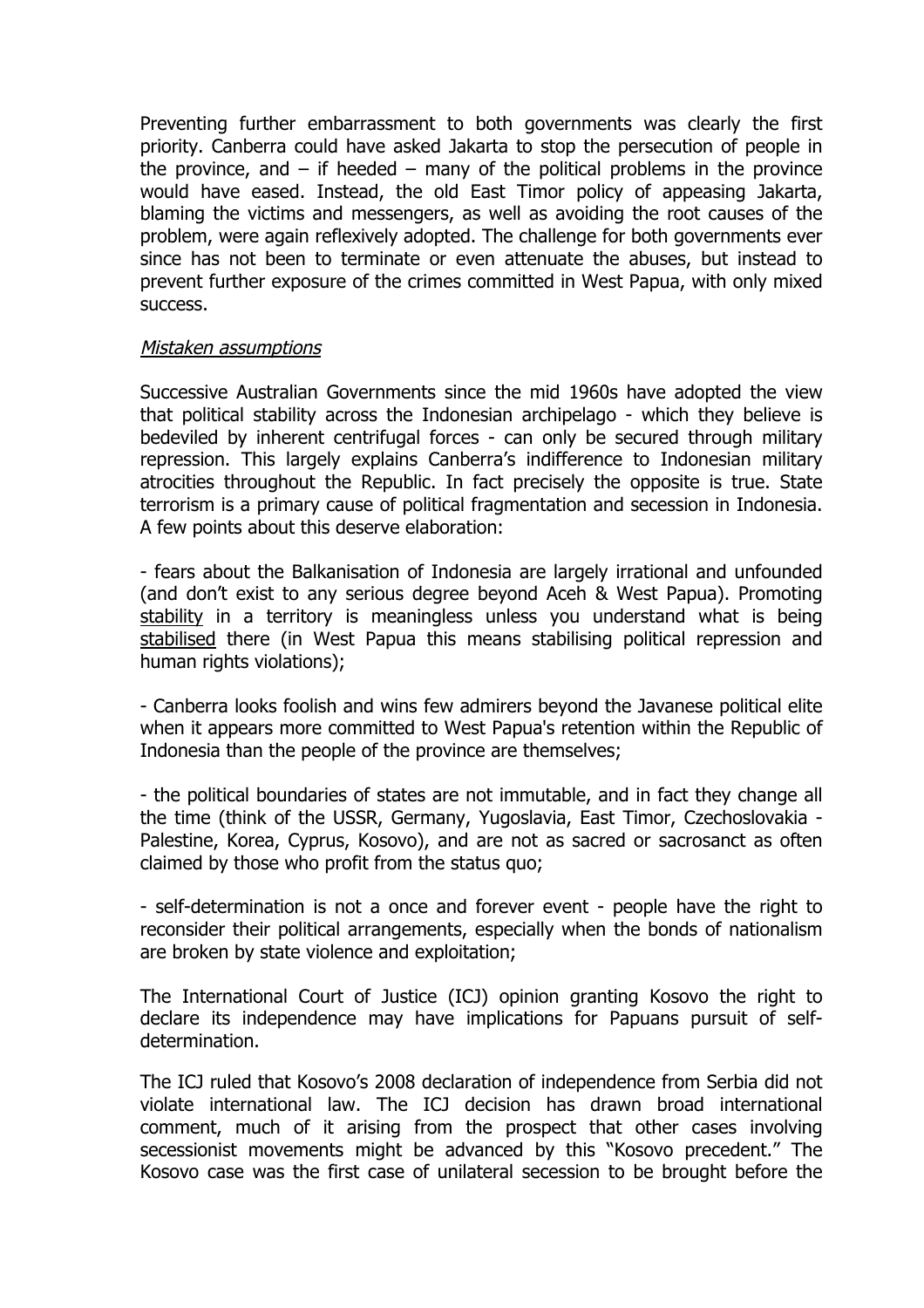# ICJ.

Several principles established within the ICJ decision may apply to the call for a Papuan "right to self-determination." These include the ICJ's acceptance of the presumption in international law that civil and human rights, including the rights of minorities, should be protected. A Dutch government submission to the ICJ in the Kosovo case, for example, would appear to be relevant to the West Papua situation:

"The people of Kosovo had the right to self-determination and secession from Serbia because the Belgrade authorities systematically violated civil and human rights of Albanians for years. International law thus allows the proclamation of Kosovo's independence."

The violation of Papuan civil and human rights has, as I have argued, been comprehensively documented by several independent bodies.

- before we consider the possible consequences of altering state boundaries, we need to first ask what are the human costs of maintaining the status quo? Does Australia believe what is going on in West Papua is tolerable and sustainable?

One question which Canberra and Jakarta always refuse to ask will elicit answers to most of these issues - what do the people of West Papua want?

### Responsibilities of outsiders

What responsibilities do outsiders have in promoting freedom and humanitarianism in West Papua?

First, outsiders should not reflexively support independence for West Papua, or integration with Papua-New Guinea or Indonesia, or any other specific option. Instead they should support the right of the people of West Papua to decide their own political arrangements - their right to self-determination. The freedom they are entitled to, which can be supported by those outside the territory, is the freedom to choose their own political future.

This is the political principle at stake in West Papua. The right to fashion their own preferred forms of political community has been denied to them by a range of outside groups:

- Indonesia's territorial claim as inheritor state of the Dutch East Indies is based on the paradox of sanctifying the borders of a colonial system Indonesia's nationalist founders themselves despised and violently resisted;

- the United Nations was complicit in holding and validating a sham plebiscite, the Act of Free Choice in 1969, which has no moral or legal legitimacy. The people of West Papua have never freely consented to the sovereign authority of Indonesia via a Dutch transfer (5);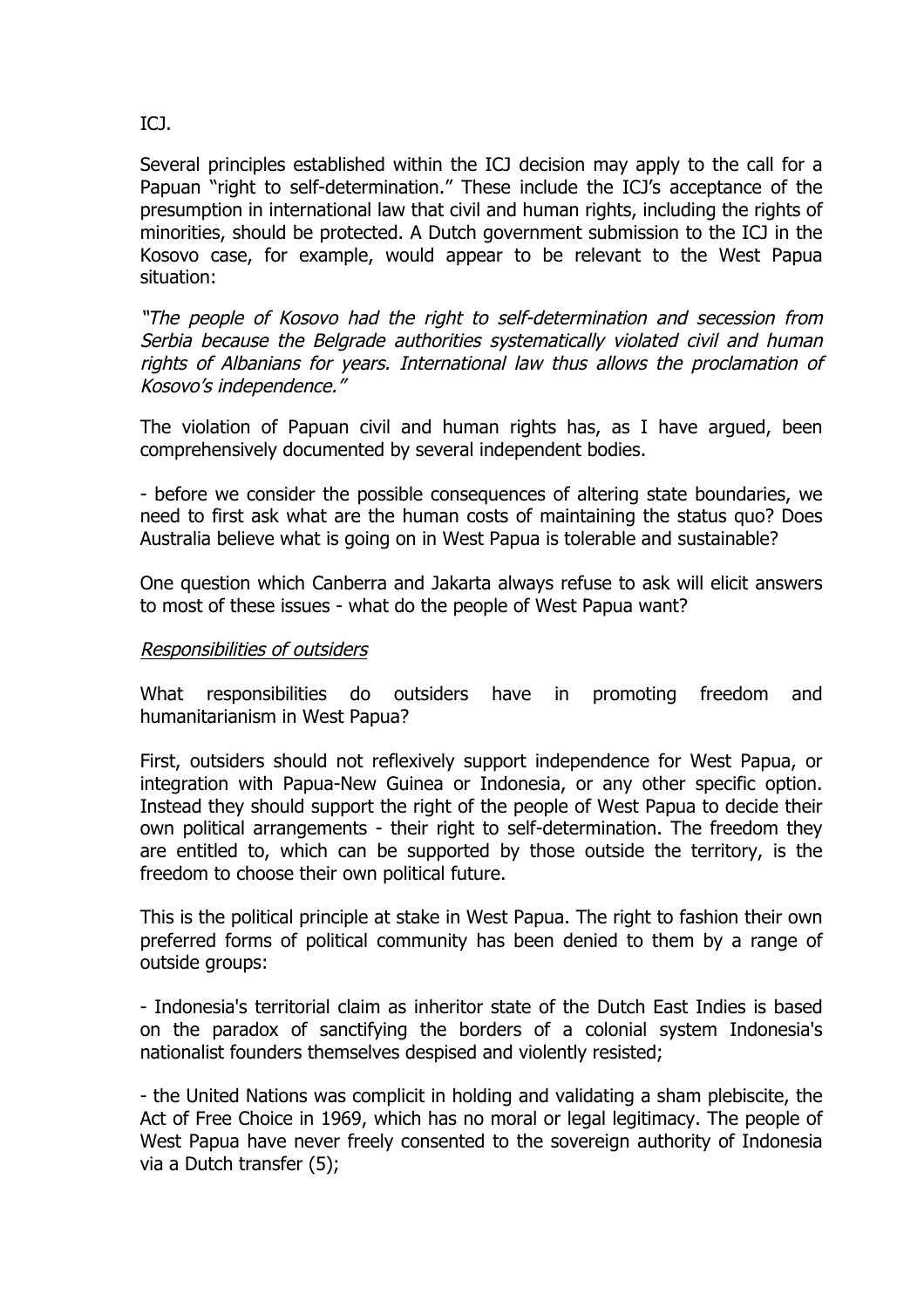- the diplomatic preferences and conveniences of others, including the Australian Government, which reinforce and legitimise Indonesia's territorial claim (as it did with East Timor), thus denying the West Papuans the opportunity to make their choices, are of little significance.

Secondly, if the West Papuans are to enjoy the rights others take for granted, their struggle needs to be internationalised. This will not be easy. The East Timorese eventually received the patronage of their former colonial overlords, the Portuguese. The West Papuans cannot expect similar levels of support from the Dutch in the foreseeable future. The sponsorship offered by Vanuatu is a start but it won't be sufficient. Opposition by PNG virtually cancels it out and even the Vanuatans couldn't get the issue on the agenda of the Pacific Islands Forum recently.

Thirdly, a starting point for terminating so many injustices in West Papua is for the United Nations to acknowledge the error of its ways in 1969 and revisit the issue so that an authentic expression of political intention can be made. This is a responsibility New York should not be able to avoid. But which state will sponsor such a move before the Security Council? Another Scandinavian state?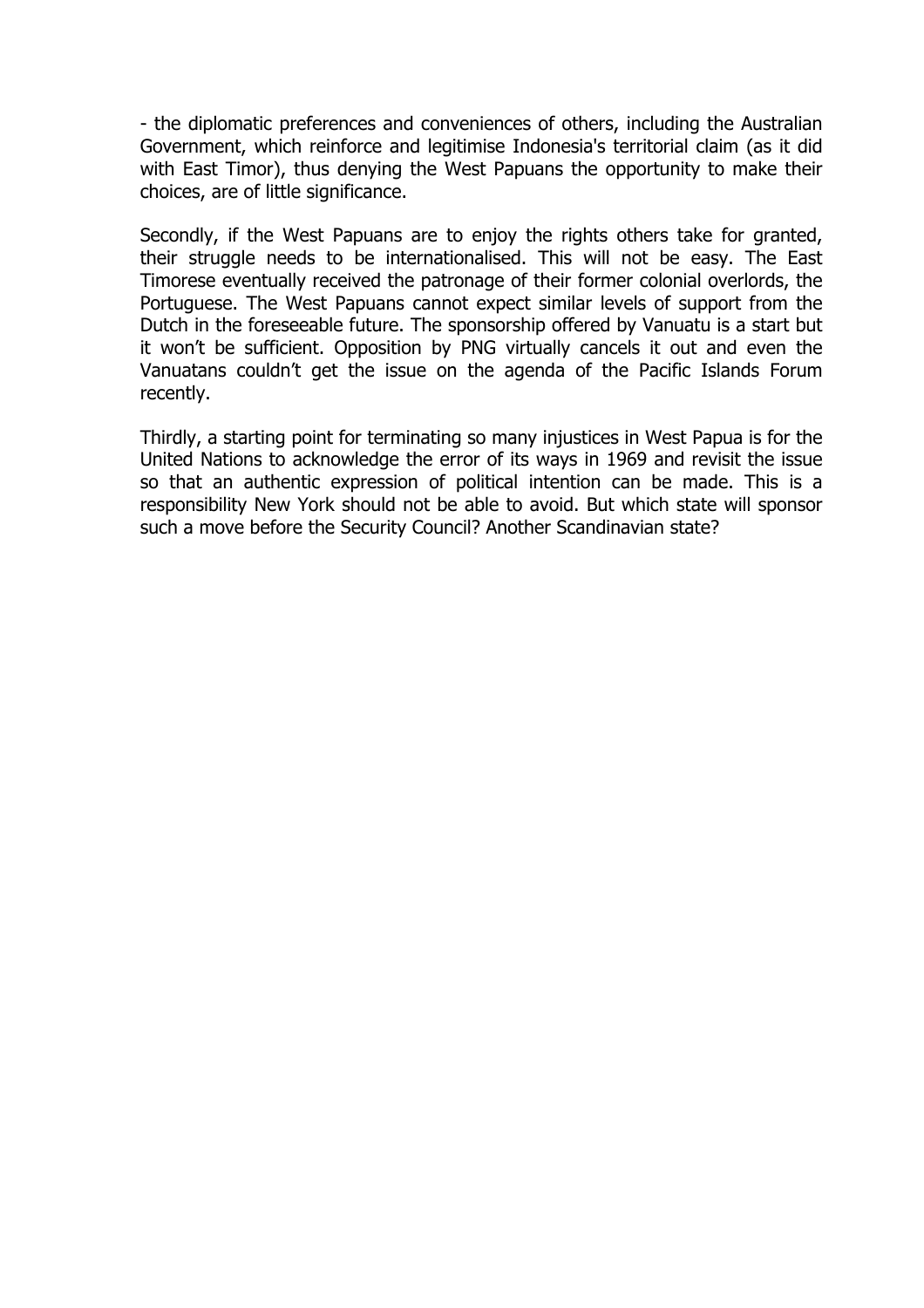Fourthly, the demilitarization of the province, an end to endemic corruption, terrorism, exploitation, and cultural repression in the territory, together with investigations into crimes against humanity committed in West Papua must all take place simultaneously, regardless of what transpires in the short term on the political front. Accountability for these crimes is a pre-requisite to any political solution. These are matters of justice and can't be bought off by offers of "special autonomy."

### **Conclusion**

To conclude and restate - it is not for outsiders - in Jakarta, Canberra or Washington - to decide what is best for the people of West Papua. Our responsibility is to see that the West Papuans get the opportunity to have their own choice - whether it is for retention within Indonesia, reunification with PNG or independence. We must also ensure that they are not persecuted for seeking to exercise this right - a right we take for granted ourselves. Successive Australian Governments may be opposed, but over 75% of Australians support the right of West Papuans to self determination, even if this means separation from Indonesia.

Secession is usually a product of political or military repression. It is never a political whim - the costs are always too high. The fact that many West Papuans want to leave the province, both politically and physically, should remind the Dutch, the US, the Australians, the UN and the Indonesians, that until an historical wrong is corrected, this issue will continue to fester.

Special autonomy, granted by Jakarta in 2001, has utterly failed to improve the situation in the territory for 60% of its 4.5 million citizens – the Melanesians, though economic and trans migrants have fared much better. For West Papua's indigenous, poverty, poor education and declining public health are the lowest of all of Indonesia's provinces. Journalists, politicians and human rights monitors are still banned from West Papua  $-$  so what is there to hide? Suggestions that a peace process based on the successful Aceh-2005 model were rejected out of hand by the Indonesian Government.

Forty years ago Robert Komer (US National Security Council, 1961-5 and Deputy Special Assistant to the President Kennedy) described West Papua as "a few thousand square miles of cannibal land" whose only known major resource was "shrunken human heads." Disingenuous or not, he couldn't have been wider of the mark. If the people of West Papua had control over their own political and economic lives, they would be some of the happiest and the wealthiest people in the world. Tragically, they are some of the saddest and poorest.